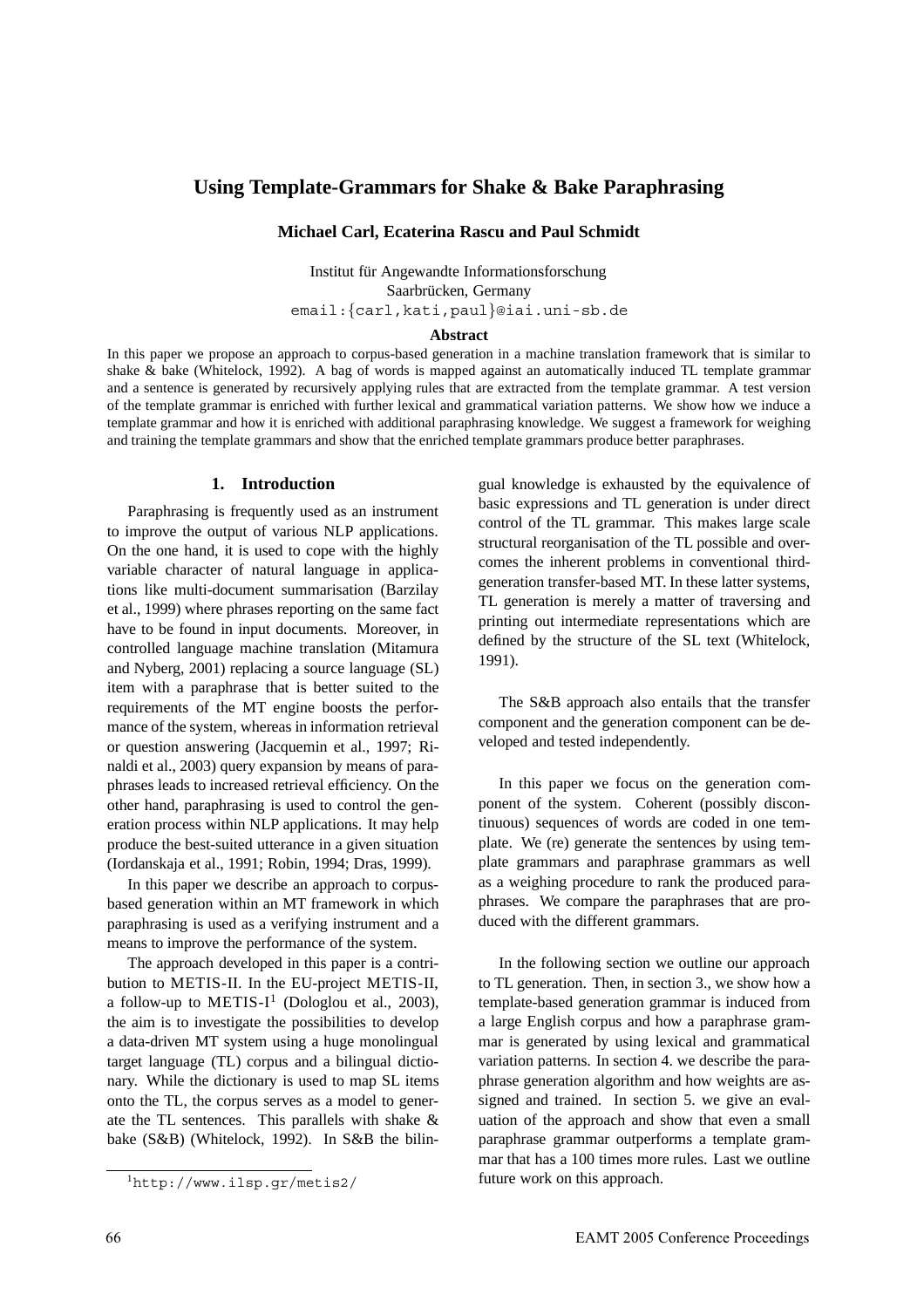# **2. Approach**

Shake & bake generation starts from a bag of TL items, where the order of the items in the bag is irrelevant (Whitelock, 1992). Generation freely combines the items to produce all sentences that are compatible with the constraints in the bag and in the TL grammar. According to Brew(Brew, 1992), all items in the bag are to be used in the generated target sentence.

While this paper investigates whether the S&B approach can be combined with template grammars, our approach deviates from standard S&B in that:

- 1. a paraphrase may contain additional items which are not contained in the bag.
- 2. a paraphrase may be generated that does not contain all the items in the bag.
- 3. SL word order is marked and therefore accessible in the bag of items. This information can be considered as a preference mechanism and help score solutions, if there are more than one.
- 4. Grouping information may be carried over from the SL to express grouping preferences in the TL.
- 5. Additional constraints may be used to guide the generation process.

This paper would not consider items 3, 4 and 5. See section 6. for a discussion on future investigation.

Since one of the aims of METIS-II is to exploit the knowledge inferable from corpora to a maximum degree, we automatically induce a TL templategrammar from a huge monolingual corpus. The templates contain different degrees of generalisations as outlined in section 3.1.. In this way we induce many more generation rules than could ever be produced by hand. As a second step of generalisation, we generate a paraphrase grammar from the template grammar by enriching the latter with information concerning lexical and grammatical variation as described in section 3.2..

On the basis of the induced template grammar and paraphrase grammar, TL sentences are produced from the initial bag of words and scored according to the length and appropriateness of the rules and templates involved in their generation. We use learning methods to train weights of the rules in order to assign higher scores to better paraphrases.

In contrast to S&B, where the free combination of items in the bag is restricted by constraints of a hand-made TL grammar, in our approach most of the constraints, in particular word-order, are left implicit in the context of the templates.

# **3. Generation of Shake & Bake Grammar**

The METIS-II project uses the British National Corpus (BNC) as a target language corpus. The  $BNC<sup>2</sup>$  is a collection of 4,054 annotated spoken and written English texts tagged with the CLAWS tag $ger<sup>3</sup>$ .

We have extracted from the BNC two sets of sequences $4$ :

- set<sub>1</sub> with 1,000 sequences
- set<sub>2</sub> with 100,000 sequences

All sequences contain at least one finite verb and are between 5 and 15 words long. The sets have 8,555 and 863,245 words respectively.

We have partially parsed the sequences and extracted a CFG-like template grammar. The template grammars for set<sub>1</sub> and set<sub>2</sub> are stored in grammars  $G_1$ and  $G_2$  respectively. In addition, we have generated the paraphrase grammars  $G_{1P}$  and  $G_{2P}$  from  $G_1$  and  $G_2$ . In the remainder of this section we outline how we have parsed the sets, extracted the four grammars and generated the paraphrase grammars.

#### **3.1. Inducing a Template Grammar**

Partial parsing yields a bracketed structure, as shown in the following example. The pronoun "i", the adverb "never" and the NP "the embarrassment" are bracketed.

 $(i)_{\text{pron}}$  'll (never)<sub>ady</sub> forget (the (embarrassment)<sub>noun</sub>)<sub>np</sub>

We do not allow overlapping and/or ambiguous segmentation but enable recursive bracketing. Thus, a "noun" can be bracketed within a larger "np" which can be part of a "pp" etc. For instance, the bracketed noun "embarrassment" is contained in the

```
larger "np" (the (embarrassment)<sub>noun</sub>)<sub>np</sub>.<br>
1 \text{ seg} \rightarrow \text{spron} \text{ or } 1 \text{ s*adv} forget \text{ or } 1\rightarrow <pron> 'll <*adv> forget <np>.<br>
\rightarrow the <noun>
          2 np \rightarrow the <noun><br>3 pron \rightarrow i
                  pron
          4 noun → embarrassment
                  adv \rightarrow never
```
We extract a CFG grammar from these trees in the following way. On the one hand, we extract rules from the bracketed structures by transforming the

computing/research/ucrel/claws/

 $^{2}$ http://www.natcorp.ox.ac.uk

<sup>3</sup>http://www.comp.lancs.ac.uk/

<sup>&</sup>lt;sup>4</sup>The BNC manual refers to 'sequence' rather than sentences: The sequence 'is the basic organisational principle for the whole corpus . . . " In many cases a sequence corresponds with regular orthographic sentences.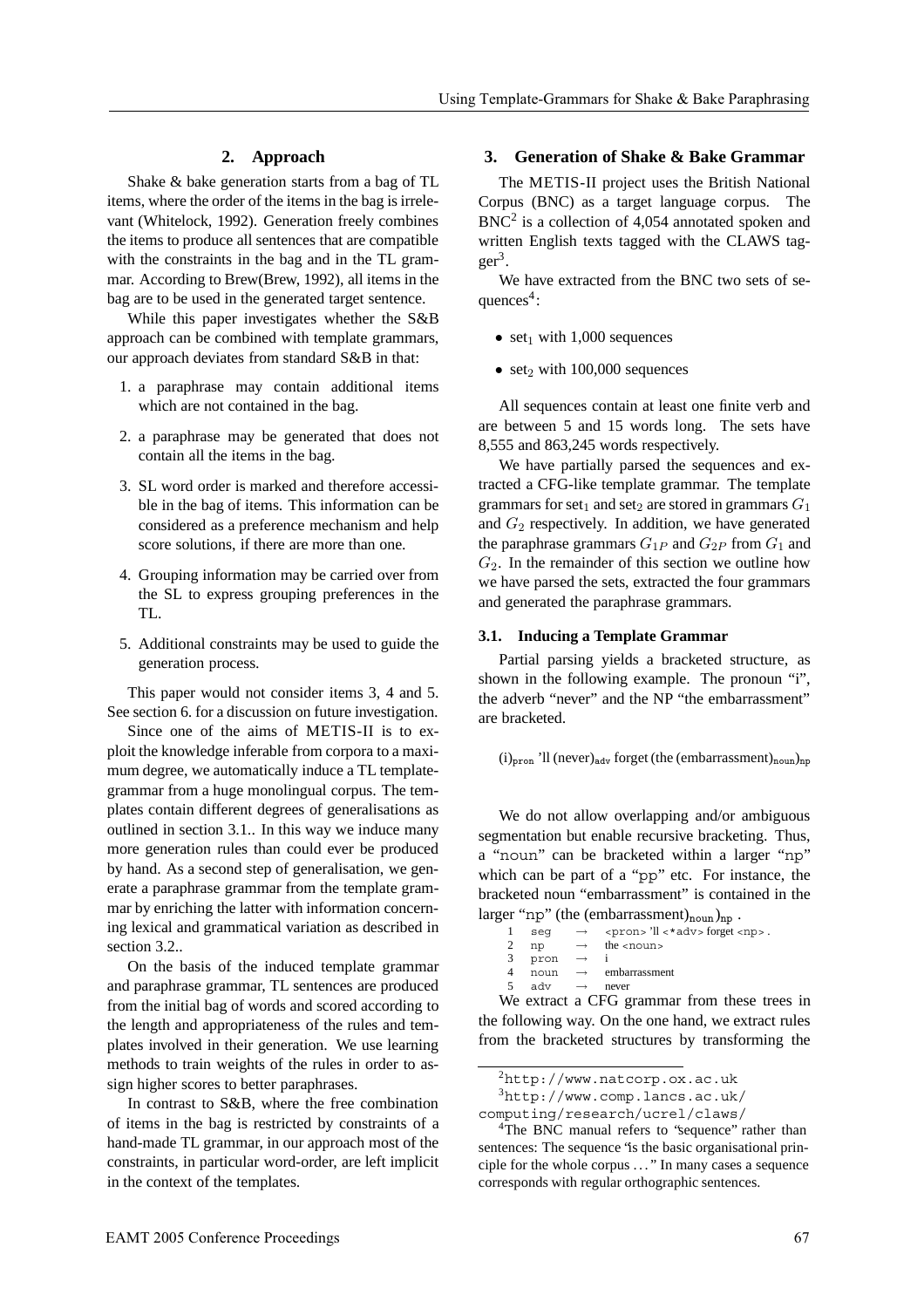| $G_1$ |          | $G_2$<br>$G_{1P}$ |          | $G_{2P}$ |          |        |          |
|-------|----------|-------------------|----------|----------|----------|--------|----------|
| 1837  | seq      | 158211            | seq      | 2714     | seq      | 243149 | seq      |
| 1775  | noun     | 34957             | noun     | 1782     | noun     | 34968  | noun     |
| 508   | adj      | 9640              | adj      | 515      | adi      | 11468  | sentence |
| 128   | adv      | 7373              | sentence | 157      | sentence | 9651   | adi      |
| 115   | card     | 3669              | card     | 139      | adv      | 3669   | card     |
| 99    | sentence | 1290              | adv      | 116      | card     | 1299   | adv      |
| 95    | np       | 358               | np       | 98       | np       | 358    | np       |
| 54    | pp       | 215               | pp       | 55       | pp       | 215    | pp       |
| 5     | clause   | 26                | clause   |          | clause   | 26     | clause   |
| 4616  |          | 215739            |          | 5581     |          | 304803 |          |

Table 1: Distribution of Rules in Template Grammars  $G_1$  and  $G_2$  and in Paraphrase Grammars  $G_1$ <sub>P</sub> and  $G_2$ <sub>P</sub>

tag into the left-hand side (LHS) of the rules and the contents into the right-hand side RHS. Thus the tag noun appears on the LHS in rule (4) while the contents of the bracketed expression "embarrassment" occurs in the RHS. On the other hand, templates are generated by replacing the bracketed constituents with their tags. A tag can be marked optional with an asterisk ∗. For instance, the adverb "never" is marked as an optional slot in template (1) carrying the feature  $\langle *adv \rangle$  while the  $\langle np \rangle$  object is a compulsory slot in the same template.

The grammar extracted from the above example consists of 5 context-free rules, where seg is the top-level symbol and np, noun and adv are nonterminals. Note that at least one terminal symbol must occur in the RHS of the rules.

The partial parser is implemented in KURD (Carl and Schmidt-Wigger, 1998). The parser consists of three sets of rules which incrementally produce larger brackets: the LEX set marks only the lexical items: nouns, adjectives, adverbs and numbers. The PHRASE set marks adjective phrases, noun phrases, conjunctions of noun phrases and prepositional phrases. The CLAUSE set marks subordinate clauses and sentences.

A separate template is generated for each set of rules. Thus, sequence (6) can be generalised in three different ways: template (7) is generated with the LEX set by substituting only lexemes. Template (8) is generated with the PHRASE set by substituting phrases whereas template (9) contains a substituted clause. In addition to the generated templates of the sequences, constituents and their generalisations are also extracted.

- $seg \rightarrow we'll see if we can get you to rights.$
- $\text{reg} \rightarrow \text{spron}$  'll see if  $\text{spron}$  can get  $\text{spron}$  to  $\text{spron}$
- $8 \text{ seg} \rightarrow \text{spron}$ >'ll see if <pron> can get <pron> <pp>.

 $seg \rightarrow$  <pron> 'll see <clause>.

Table 1 shows size and contents of the grammars

 $G_1$  and  $G_2$  generated from set<sub>1</sub> and set<sub>2</sub> respectively. The number of rules in  $G_1$  is more than 4 times higher than the number of sequences in  $set_1$  while for  $G_2$  on average slightly more than two rules are generated for each sequence. For each sequence in the sets, 1.8 respectively 1.5 sequence templates were generated on average.

#### **3.2. Inducing a Paraphrase Grammar**

We enrich the template grammars  $G_1$  and  $G_2$  with synonyms, variants and paraphrases using a methodology described in (Carl et al., 2004). Similar to the approach in (Rinaldi et al., 2003), we operate on two levels: on the phrase level, lexical paraphrases are generated while on the sentence level, paraphrases based on grammatical variation are produced. This paraphrasing process relies on two types of manually collected resources: lexical variation patterns including writing variants and synonyms of words and phrases on the one hand and grammatical variation patterns on the other.

The following examples illustrate the paraphrasing process for sequence (10). The template grammar (as described in section 3.1.) produces template (11). This template is the input to the paraphrasing process.

| 10 | $seq \rightarrow$ | it wo n't dry till next week.                                 |
|----|-------------------|---------------------------------------------------------------|
| 11 | $seq \rightarrow$ | <pron> wo n't dry till next <noun>.</noun></pron>             |
| 12 | $seq \rightarrow$ | <pron> will not dry until the following <noun>.</noun></pron> |
| 13 | $seq \rightarrow$ | $<$ pron $>$ is n't going to dry till                         |
|    |                   | $next$ $< noun$ .                                             |
| 14 | $seq \rightarrow$ | <pron> is;am;are not going to dry until the</pron>            |
|    |                   | following <noun>.</noun>                                      |

The paraphrase grammar operates in several steps. adding new templates to the template grammar. In a first step only the lexical variation patterns are used to generate paraphrase templates (12). Then, the grammatical variation patterns are applied to template (11) producing paraphrase template (13) whereas paraphrase template (14) is produced by combining the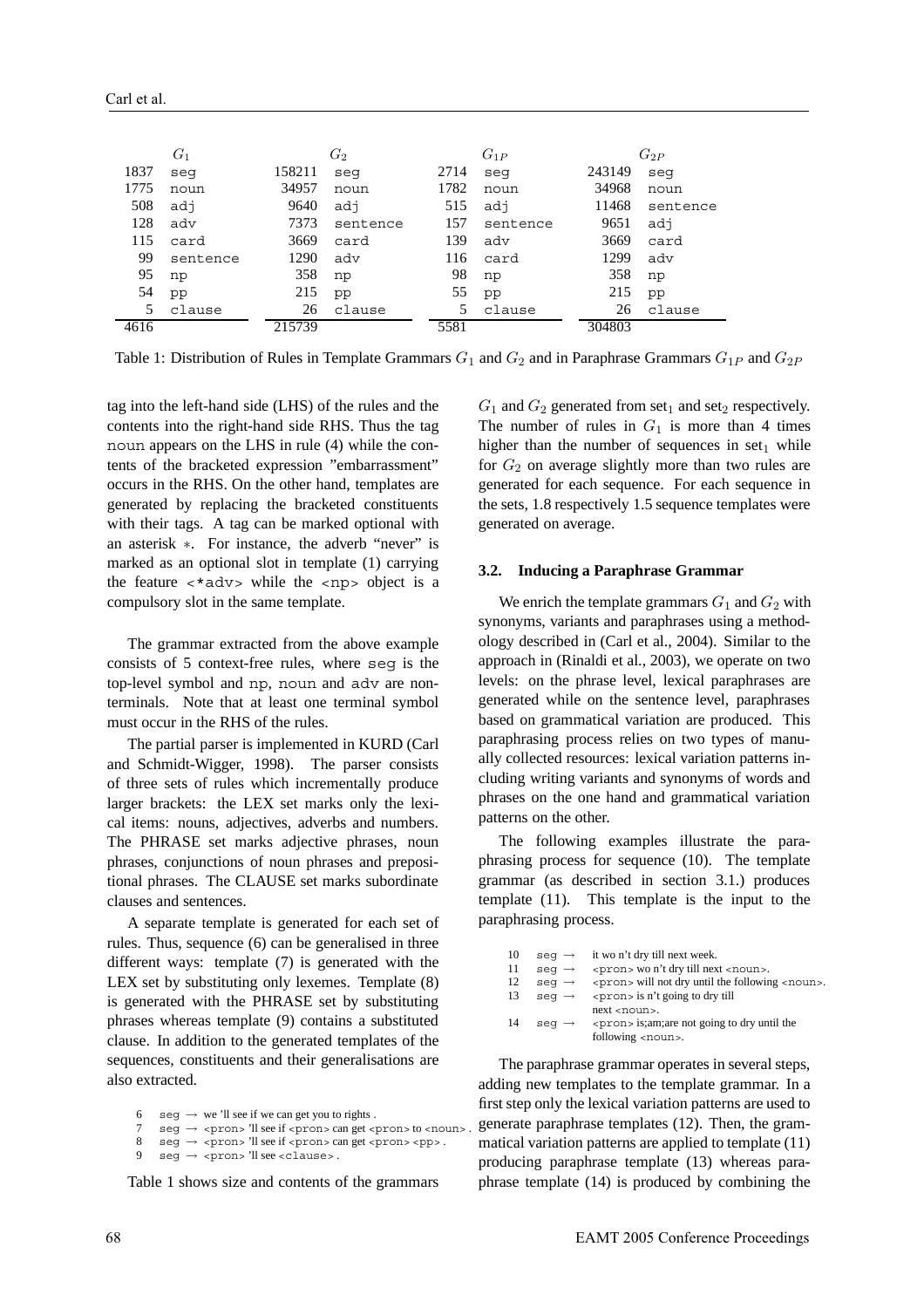lexical and grammatical variation patterns.<sup>5</sup>

The figures for the generated paraphrase grammars are given in table 1. Compared to the template grammars, the paraphrase grammars  $G_{1P}$  and  $G_{2P}$ contain on average one more rule for each initial sequence. Thus, grammar  $G_{1P}$  is more than five times larger than set<sub>1</sub> while grammar  $G_{2P}$  contains slightly more than three times the number of sequences in set<sub>2</sub>.

#### **4. Shake & Bake Paraphrasing**

In this section we show how we match a bag of words on a template grammar and how paraphrases are generated.

### **4.1. Paraphrase Generation**

We produce a set of paraphrases  $p_0 \nldots p_{n-1}$  from an English sentence s using the generation grammars  $G_1 G_2 G_{1P}$  and  $G_{2P}$  as outlined in section 3.. First we transform the English sentence s into a bag of words B enriched with further constraints. Each subset of  $B$  is matched on the grammar and the retrieved rules are assembled in a generation grammar  $G_s$  for s as outlined in section 4.2..

Generation of paraphrases from  $G<sub>s</sub>$  works in a top-down manner starting from rules with the toplevel tag seg recursively filling the variable slots, thereby building a derivation for a particular paraphrase  $p_i$ . When filling the slots of templates, the slot's tag must unify (actually be identical) with the LHS of the filling rule. In order to avoid nonterminating recursion, we only allow rules with at least one terminal symbol on the RHS.

We describe how the paraphrases are weighted in section 4.3.. Weights are computed while the paraphrases are generated. In section 4.4. we propose an algorithm to train the weights. We evaluate the approach based on the similarity of paraphrases  $p_i$  and the original sentence  $s$  in section 5..

# **4.2. Retrieving Rules from the Template Grammar**

To find most suitable rules in the template grammar, two weights are computed  $rw(r_i | B)$  and  $ew(B|r_i)$ . The weight  $rw(r_i|B)$  indicates whether the rule  $r_i$  contains additional items that are not in B. The weight  $ew(B|r_i)$  indicates to which extent the rule  $r_i$  covers the items in B

Thus, we seek two functions that have the following properties:

| $rw(r_i B) = 1$ if $r_i$ is a subset of B.                  |
|-------------------------------------------------------------|
| $rw(r_i B) < 1$ if $r_i$ contains items that are not in B.  |
| $ew(B r_i) = 1$ if B is a subset of $r_i$ .                 |
| $ew(B r_i) < 1$ if B contains items that are not in $r_i$ . |

We grade the retrieved rules by the product of the two functions:

$$
rew(r_j, B) = rw(r_j|B) * ew(B|r_j)
$$

The rules in  $G_s$  are selected according to the weight  $rew(.)^6$ . The generation grammar  $G_s$  contains the first n-best (e.g.  $n = 20$ ) rules for each subset of B.

Since not every item in  $B$  and  $r_i$  is equally important, we weigh the items by their inverse logarithmic frequencies. That is, an item that occurs very frequently in the grammar, as e.g. articles, will contribute less to the overall weights than items that occurs only few times. In this way we hope to assign higher weighs to rules that realise to a better extent the contents of the bag.

$$
rw(r_j|B) = \sum_{t \in r_j \cap B} 1/[cnt(r_j) * log(f(t))]
$$

$$
ew(B|r_j) = \sum_{t \in r_j \cap B} 1/[cnt(B) * log(f(t))]
$$

where  $log(f(t))$  is the logarithm of the frequencies a token  $t$  occurs in the grammar and the count cnt is the inverse sum over all token log frequencies in  $X$ :

$$
cnt(X) = 1/\sum_{t \in X} log(f(t))
$$

Thus, the bag  $B$  is mapped onto a grammar from which a set of rules is retrieved. The set of rules is considered a generation grammar  $G_s$  for s. From this generation grammar, a number of paraphrases  ${p_0...p_{n-1}}$  are produced as outlined above. The next sections describe how paraphrases are weighted.

#### **4.3. Weighing Paraphrases**

In order to grade the produced paraphrases, we compute a weight which is composed of the weights of the involved rules and the length of the produced paraphrases. The basic idea is that paraphrases composed of one (or few) piece(s) (i.e. few specific rules) are likely to be better than paraphrases composed of

<sup>5</sup>In the present architecture surface forms of words are used rather than lemmas. In future versions we will consider lemmas instead of the surface forms.

 $^6$ rew(.) = 1 if r<sub>j</sub> and B are identical, else rew(.) < 1.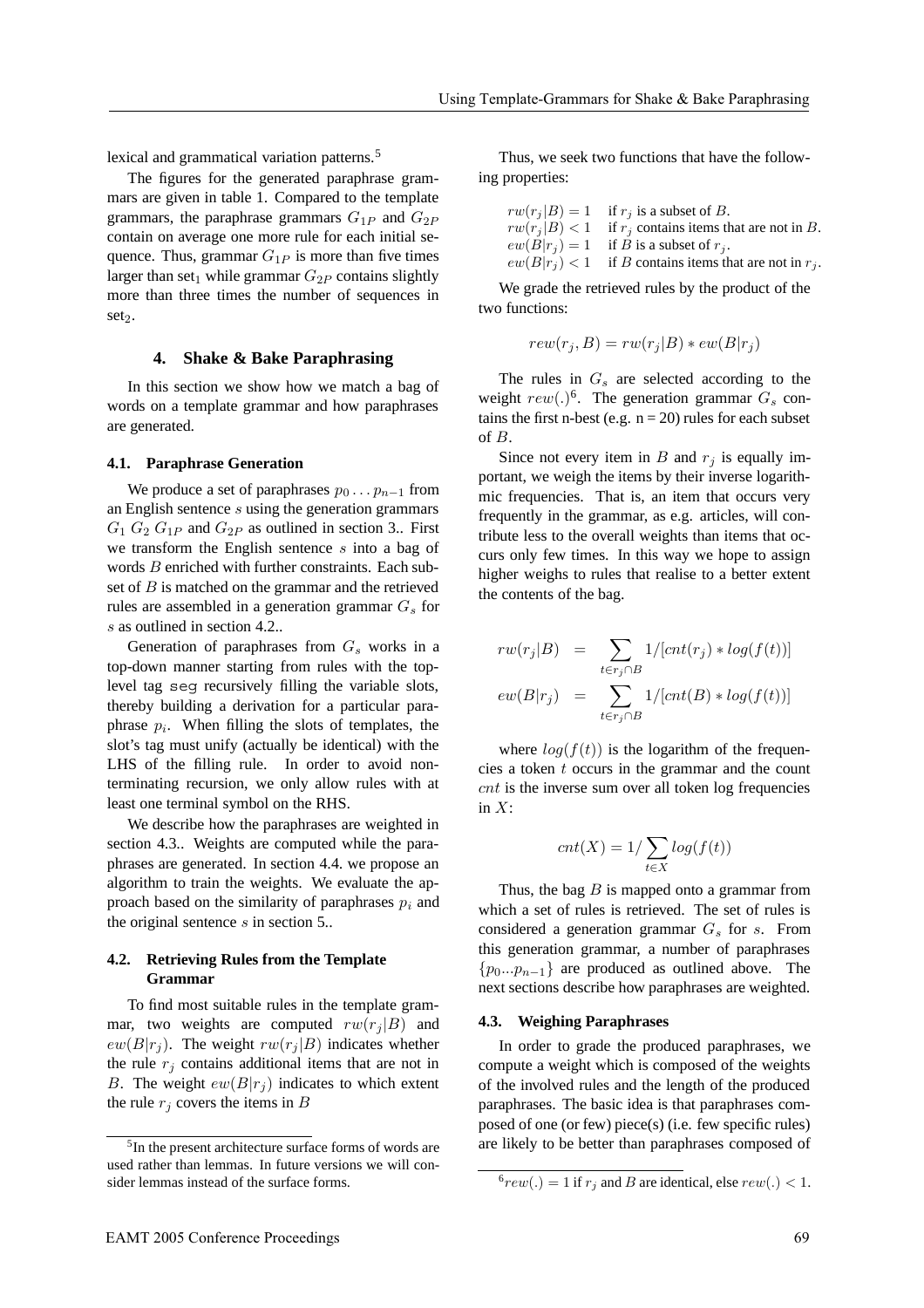|                                                    | $G_1$    | $G_{1P}$                                           | $G_2$                                                       | $G_{2P}$                                                      |
|----------------------------------------------------|----------|----------------------------------------------------|-------------------------------------------------------------|---------------------------------------------------------------|
| $md(S,t_0)$                                        | 0.195349 | 0.171970                                           | 0.205970                                                    | 0.185604                                                      |
| $md(S, t_1)$                                       | 0.151062 | 0.132748                                           | 0.173205                                                    | 0.178096                                                      |
| $md(S,t_2)$                                        | 0.122849 | 0.109684                                           | 0.159651                                                    | 0.164168                                                      |
| $md(S, t_3)$                                       | 0.103013 | 0.094421                                           | 0.141437                                                    | 0.156727                                                      |
| $md(S, t_4)$                                       | 0.088030 | 0.083225                                           | 0.138416                                                    | 0.141413                                                      |
| $md(S,t_5)$                                        | 0.076157 | 0.074405                                           | 0.113293                                                    | 0.126913                                                      |
| $md(S,t_6)$                                        | 0.066480 | 0.067166                                           | 0.119586                                                    | 0.119260                                                      |
| <i>i</i> will never love him.<br>will, love never. |          | <i>i</i> will never love him.<br>i never love him. | <i>i</i> will never love him.<br>will i my love gain never. | <i>i</i> will never love him.<br>i will never understand him. |
| <i>i</i> and him never.                            |          | <i>i</i> will never see him.                       | him will never love i.                                      | <i>i</i> shall never love him.                                |
| <i>i</i> , him never.                              |          | <i>i</i> shall never love him.                     | <i>i</i> will love him.                                     | i 'll never love him.                                         |
| <i>i</i> will tell him.                            |          | i and him never.                                   | fi rst i will gain him.                                     | oh i will never call him.                                     |

Table 2: Convergence of the the template and paraphrase grammars on a set of 15 test sequences and some of the best produced paraphrases after 6 iterations

many small pieces (i.e. many rules). Accordingly, weights assigned to paraphrases decrease the more they are built from small pieces. In addition, a paraphrase should be as complete as possible. That is, compared to the bag of items from which it is generated, the paraphrase should contain

We initialise the weight of a rule  $r_i$  at time  $t_0$ based on the number of its terminal symbols  $s_j$  and its non-terminal symbols  $n_i$ :

$$
w(r_j, t_0) = s_j/(s_j + n_j)
$$

The initial weight  $w(r_j, t_0)$  is equal to 1 if rule  $r_j$  contains only terminal symbols. The more nonterminal symbols  $r_i$  contains, the smaller will be its weight.

Since rules map a certain number of items in B, we contextualise the weight of  $r_i$  according to the amount of items it covers in  $B$ . The weight  $w(r_j, B, t_k)$  of a rule  $r_j$  given a bag of items B at time  $t_k$  is:

$$
w(r_j, B, t_k) = w(r_j, t_k) * s_j / |B|
$$

The weight  $w(r_i, B, t_0)$  is equal to 1 if  $r_i$  and B share the same tokens and if  $r_i$  contains only terminal symbols. The weight  $w(r_i, B, t_0)$  decreases if  $r_i$ contains non-terminal symbols and/or if  $r_j$  covers a subset of B.

Finally, we compute the weight  $w(p_i, B, t_k)$  of an English paraphrase  $p_i$  as the sum of the contextualised weights for the rules  $r_j$  which are used to build  $p_i$ :

$$
w(p_i, B, t_k) = \sum_{r_j \mapsto p_i} w(r_j, B, t_k)
$$

which is equivalent to:

$$
w(p_i, B, t_k) = 1/|B| * \sum_{r_j \mapsto p_i} w(r_j, t_k) * s_j
$$

Weights are computed compositionally and recursively as the derivation tree of a particular paraphrase is built up. Since these two processes are processed in parallel, the weight  $w(r_j, B, t_k)$  gives us the possibility to grade and order the next rule to apply in every step of the generation process. The rules and constraints, on the other hand, tell how the pieces should be stitched together. This makes it possible to generate n-best paraphrases or stop below a certain threshold or beyond a fixed number of generated sentences.

### **4.4. Training Weights**

We re-estimate the weights using an "objective score". The objective score evaluates each paraphrase  $p_0 \nldots p_{n-1}$  according to some external criteria. The goal of the algorithm is to adjust the rule weights  $w(r_j, t_k)$  so that the mean error between the objective score and the internal weight  $w(p_i, B, t_k)$ is minimised.

We use BLEU as an objective score to compare the produced paraphrases  $p_0 \t ... p_{n-1}$  with the English source string s. We compute for each paraphrase  $p_i$  the delta  $D = blueu(p_i, s) - w(p_i, B_s, t_k)$ . The weights of the rules  $r_j$  used to generate  $p_i$  are adjusted at time  $t_{k+1}$  according to the following equation:

$$
w(r_j, t_{k+1}) = w(r_j, t_k) + d(r_j, t_k)/n_j
$$

where  $d(r_j, t_{k+1})$  and  $n_j$  are computed as in figure 3.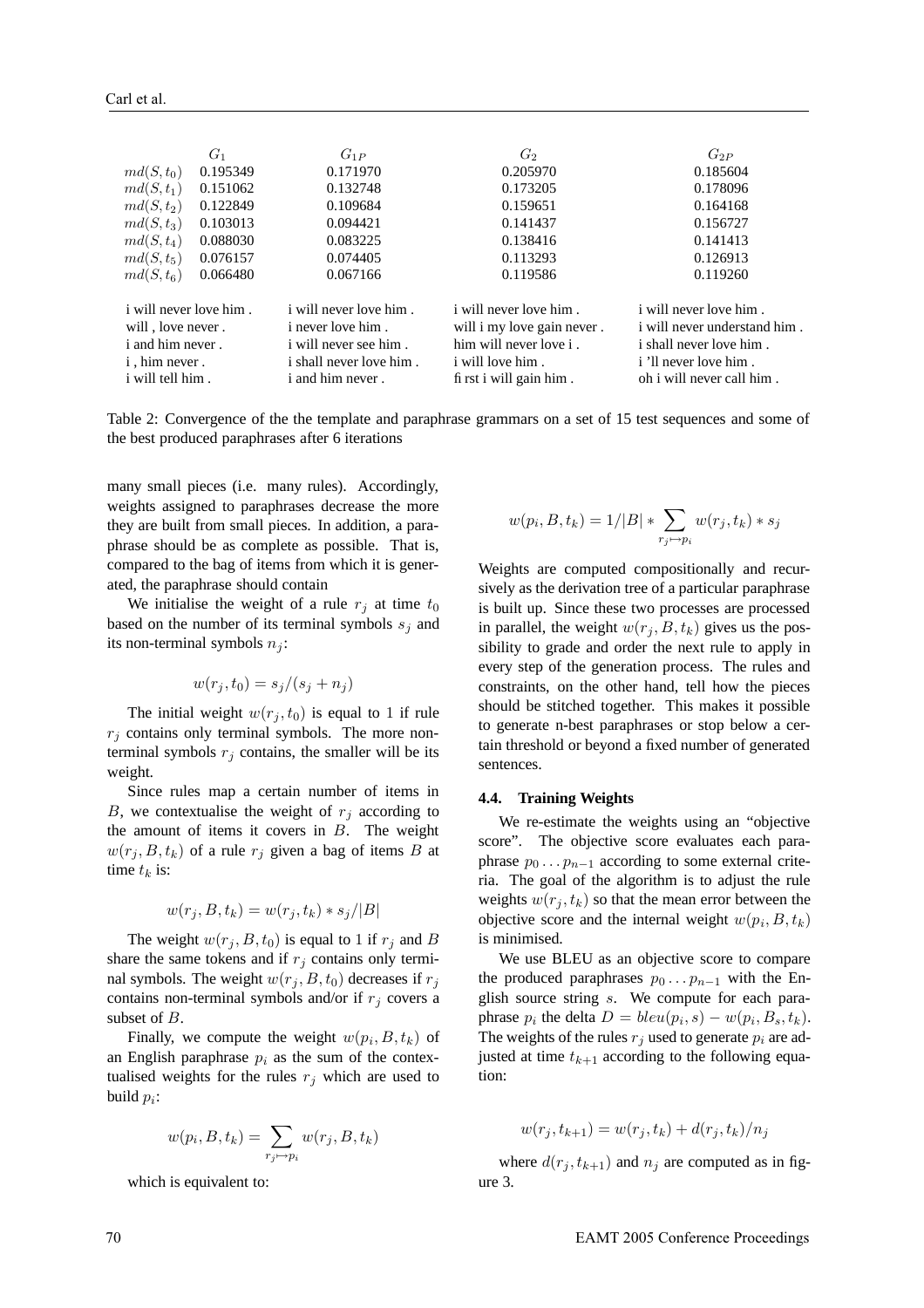**for all** (sequences  $s_p \in$  test set) generate a bag of items  $B_p$  from  $s_p$ extract generation grammar  $G_p$  from  $G$ produce paraphrases  $P_p$  : { $p_0...p_{n-1}$ } from  $G_p$ **for all** ( paraphrases  $p_i \in P_p$ )  $D_p = blue(p_i, s_p) - w(p_i, B_p, t_k)$ **for all** (rules  $r_i$  used to generate  $p_i$ )  $d(r_j, t_{k+1})+=D_p$  $n_j + +$ ; **end end end**

Table 3: Re-estimating rule weights

### **5. Evaluation**

We have trained the algorithm on a test set  $(S)$  of 15 sequences containing no out of vocabulary words. The sequences in  $S$  were between 5 and 12 words long. For each sequence approximately 100 paraphrases were generated. Each paraphrase was assigned an internal score  $w(p_i, B_n, t_k)$  as discussed in section 4.3. The BLEU score was computed for each paraphrase  $p_i$  measuring the 'distance' to the original sentence  $s_p$ . The numerical difference between the internal score and the BLEU score was fed back into the rules of the grammars as discussed in section 4.4..

Table 2 shows the mean arithmetic distance (md) between the internal and the external weight for the test set at the successive iteration steps  $t_0$  to  $t_6$ . The mean arithmetic distance was computed as follows:

$$
md(S, t_k) = \sqrt{1/|S| * \sum_{s_p \in S} (bleu(p_i, s_p) - w(p_i, B_p, t_k))^2}
$$

As shown in table 2, the training algorithm minimises the mean arithmetic distance  $(md)$  in successive iteration steps. However, larger grammars converge more slowly. We expect this to be due to the small size of the test set.

It is also interesting to note that the paraphrase grammars  $(G_{1P}$  and  $G_{2P}$ ) start with a better lower error than the template grammars. An example of the produced paraphrases is shown in the lower part of the table. This small test seems to indicate that paraphrase grammars are better suited for S&B paraphrasing than the template grammars.

#### **6. Future Work**

In the future we intend to extend the approach in several directions.

The reference material as well as the items in the bags are to be lemmatized. In order for the lemmatizer to be useful for generation, it has to come along with a reversible token-generator. That is, not only it must be possible to re-generate the original wordforms but the token-generator also has to produce related forms. For instance, a noun might occur in its singular in a template as it was extracted from the BNC. When re-using the template in a different context it might be necessary to re-generate the word's plural form.

In conjunction with a reversible lemmatizer/token-generator, a morphological generator becomes indispensable. While the tokengenerator produces a particular word-form given a lemma and additional features, the morphological generator figures out which forms are to be produced. Since the lemmatizer abstracts from number, person and tense, the morphological generator must, in principle, make sure that each lemma is associated with the correct information concerning number, person and tense for the token-generator to produce the correct forms. Thus, the morphological generator is responsible for correct agreement, realisation of (personal) pronouns. We are currently investigating the possibilities of these tools and elaborate a list of requirements to be met by the system.

Eventually we want to generate the bag of words not from a TL sentence, but obtain the items from a source language. This requires a bilingual dictionary and an appropriate lexical transfer module. Consistent integration of the mathematics for retrieval of rules (see in section 4.2.), weighing (section 4.3.) and training (4.4.) would have to extend to lexical weights obtained from dictionary lookup. Training of weights will have to feed-back into the dictionary resources.

As mentioned in section 2., additional constraints shall be used to guide the generation process as described in this paper. These constraints may stem from different sources and will have an impact on the rules retrieved from the grammar (cfg. section 4.2.) and how they are stitched together.

These constraints and preferences include:

- collocation preferences of certain word combinations
- chunking or parsing information carried over from the SL
- requirements wrt. type of text and domain
- user preferences wrt. terminology, paraphrasing, style etc.